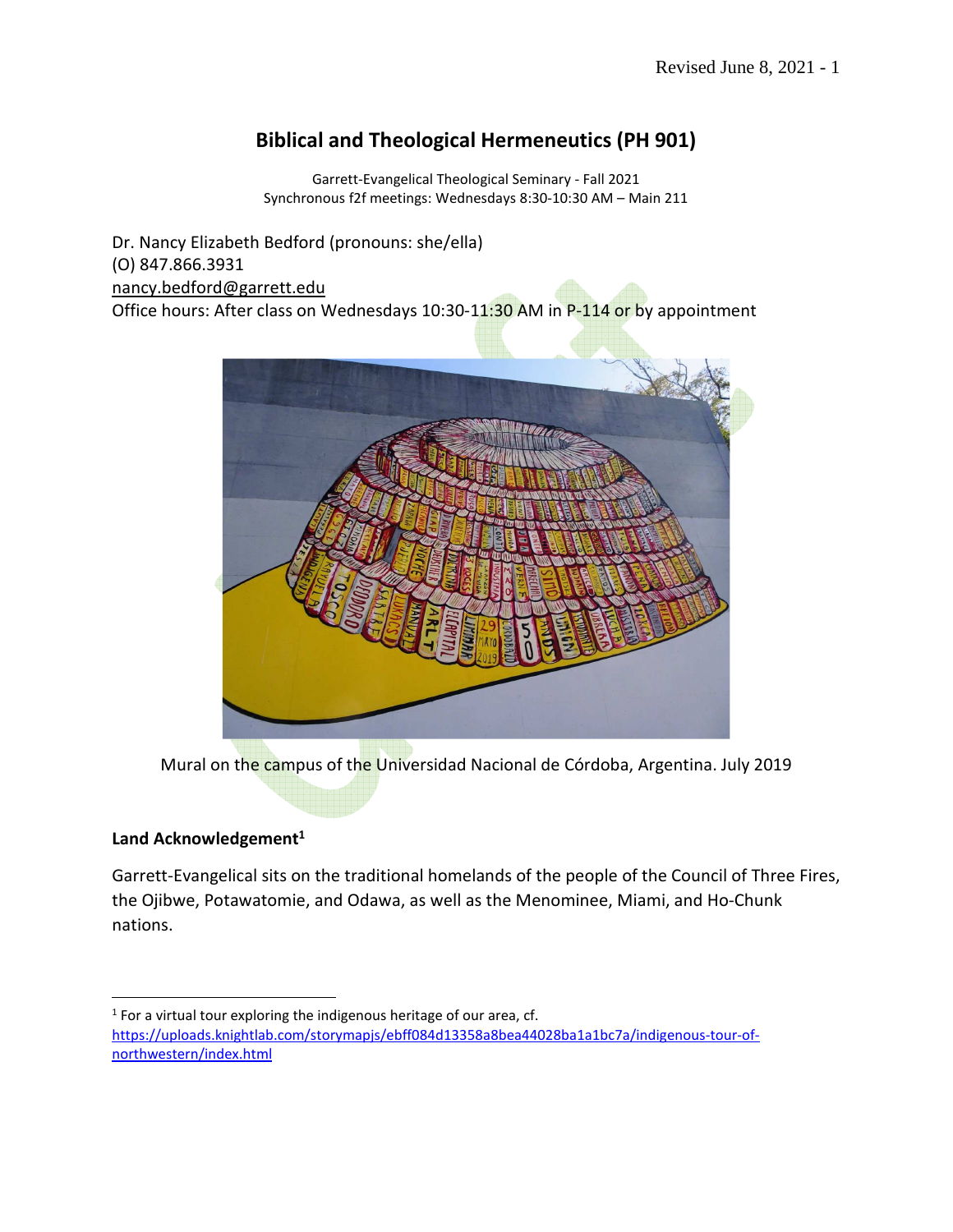#### **Course Description**

*"Do not quench the Spirit. Do not despise the words of prophets, but test everything; hold fast to what is good; abstain from every form of evil." 1 Thess. 5:19-22.* 

 In the passage quoted above, Paul sketches out the heart of what we will be practicing this semester in hermeneutics: paying attention to the "prophets" --be they biblical or be they contemporary speakers of truth to power-- and testing everything, to discern by the Spirit whether a given idea, practice or structure is lifegiving for all, holding fast to what is good. Paul -and for that matter Jesus- anticipate by many centuries the practice of what thinkers such as Paul Ricoeur, Paul Tillich, and Juan Luis Segundo describe as a hermeneutical circle (or spiral) of suspicion and retrieval.

Central to all theological endeavors -theoretical and practical- is the interpretation of texts: biblical, historical, theological, liturgical, cultural and "living" texts. Before modernity, theologians and pastors such as Augustine of Hippo had already developed sophisticated forms of interpretation, especially as a practice of the interpretation of Scripture. The modern European era saw the rise of historical criticism and the use of "scientific" hermeneutical tools, which both depend upon and rebel against pre-modern forms of biblical interpretation. Historical-critical methods of interpretation have been fiercely defended and contested in both the church and the academy. With the further development of post-modern and de-colonial methods, modernist hermeneutics has itself come under fire.

In this course our primary transversal emphasis will be a theologically informed decolonial and liberationist interpretation of both written and living texts. We will prioritize reading "from below" in the form of subaltern and minoritized hermeneutical perspectives. Simultaneously, we will take a "deep dive" into some influential mainstream (and malestream) hermeneutical sources that require our attention and contestation because of their profound influence.

The purpose of the course is ultimately not simply to engage with theoretical controversies over interpretation, but for each student to develop a deeper understanding of how interpretation is used in the student's own theological discipline. Our methodology will be both dialogical and heuristic, which means that the seminar will be as good as the quality of what we all as participants put into preparation, dialogue, and discovery.

#### **Course objectives**

Students will:

1. Acquaint themselves with biblical, theological, and philosophical approaches to hermeneutics.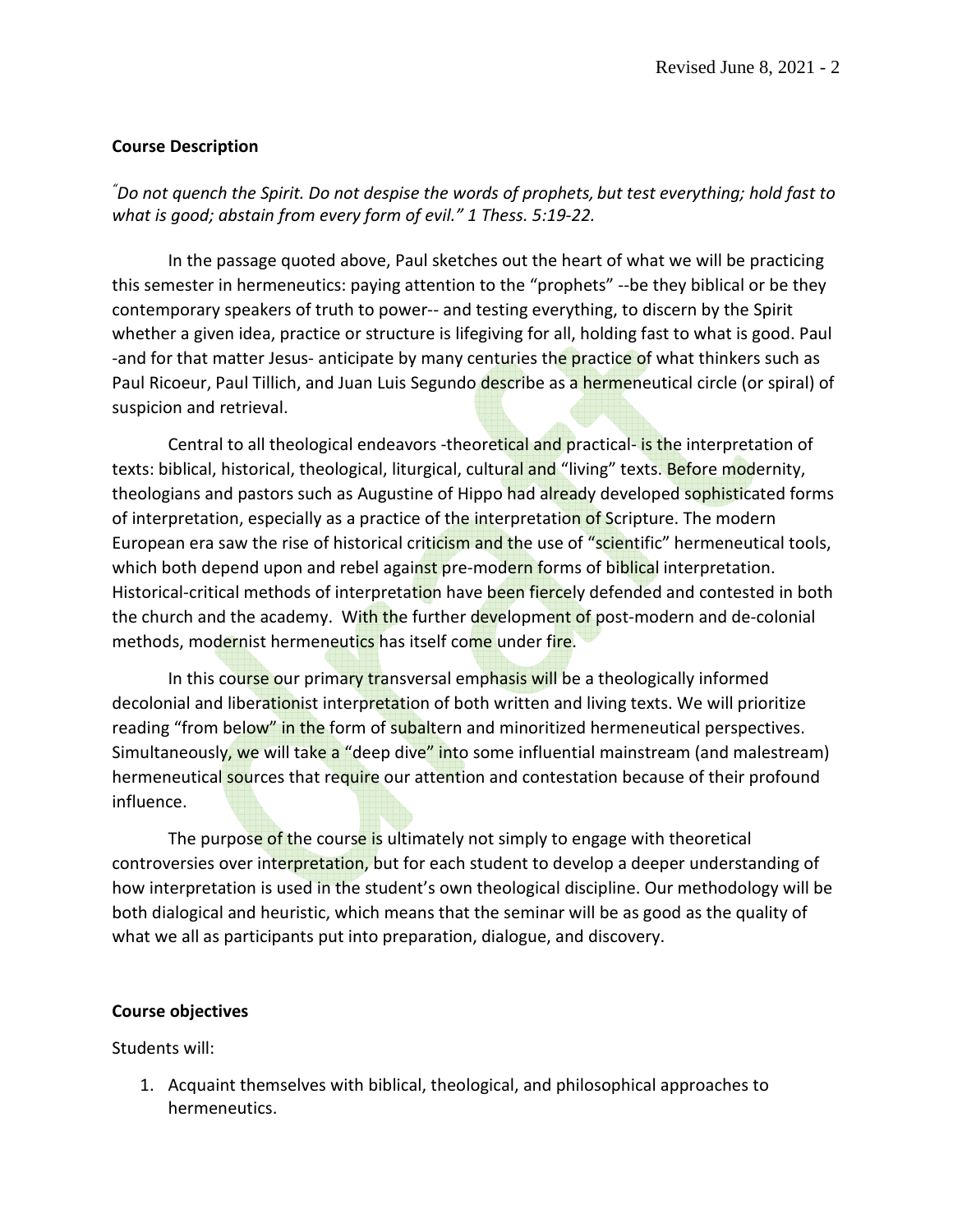- 2. Hone the skill of deploying a theological hermeneutic as appropriate to their fields of scholarship and inquiry.
- 3. Achieve competence in understanding all cultural production as a "text" that contributes to theology and can be interpreted theologically.

#### **Course learning outcomes**

Upon completion of the course, students will be able to:

- 1. Make scholarly use of concepts and insights from 15 books relevant to hermeneutics.
- 2. Deploy a personal working definition of hermeneutics.
- 3. Employ a hermeneutical spiral that incorporates a hermeneutic of suspicion and retrieval.
- 4. Connect wider hermeneutical concerns to their field and research interests.
- 5. Use a contextualized theological hermeneutic to make sense of cultural artifacts and other non-traditional "texts."

## **Course format**

Most weeks, the seminar will follow a predictable rhythm of reading, asynchronous work, and synchronous meetings (the first week will be a bit different because of the Labor Day holiday):

- Mondays upload short paper to Moodle by 10 AM CST
- Tuesdays review three short papers on Moodle by 10 AM CST
- Wednesdays participate actively in synchronous two-hour face-to-face meeting, 8:30-10:30 AM CST

Dr. Bedford will also be available directly after class (10:30-11:30) for further conversation in office hours ( $P-114$ ). The rest of the week will be devoted to reading, preparation and small-group meetings to prepare for the classic text presentation, as needed. A seminar of these characteristics requires ten+ hours of reading, writing, and thinking weekly. Please plan accordingly.

## **Contacting the instructor**

In addition to the weekly office hours (10:30-11:30 Wednesdays), which are drop-in, it is possible to schedule meetings. Feel free to contact Dr. Bedford by leaving her a voice mail (847-866-3931) or writing her an email (nancy.bedford@garrett.edu). On weekdays, she will respond within 24 hours; she does not answer emails on weekends or holidays.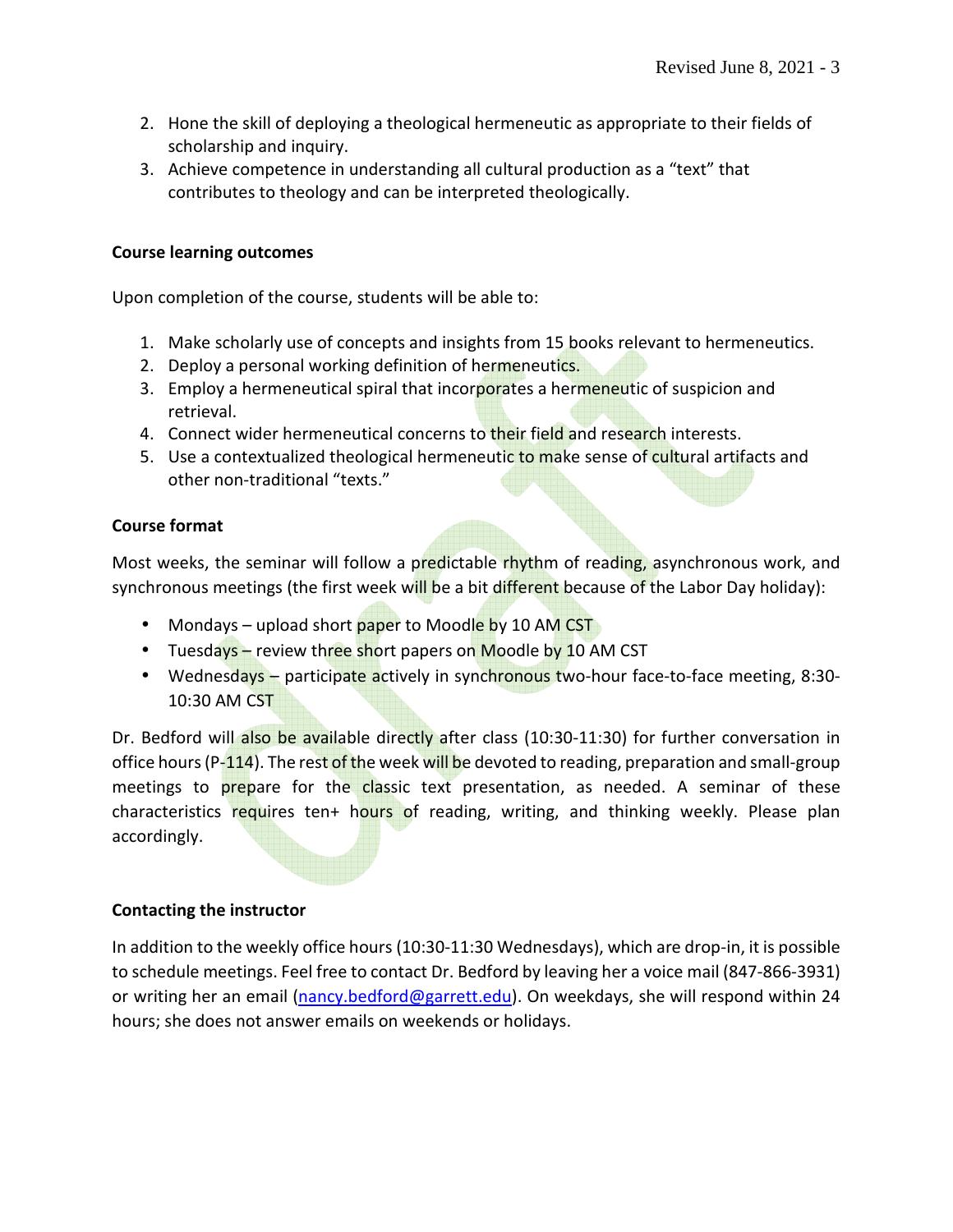**Course requirements** (see Appendix III below for assignment rubrics)

A. **Preliminary work (**10 percent of grade).

Read one of the following books:

- Caputo, *Hermeneutics. Facts and Interpretation in the Age of Information*;
- Grondin, *Introduction to Philosophical Hermeneutics;* or
- Zimmermann, Hermeneutics. *A Very Short Introduction*.

Prepare a 6-8-page paper (double-spaced, font: 12-point TNR or Calibri). See rubric below. These papers will provide a basis for our introductory discussion of hermeneutics. They should address the following question:

- What do you perceive as the main theme of this book's argument?
- What is the relevance of that theme to written texts, living texts, cultural production in all forms?
- What is the relevance of that theme to your theological discipline?
- What are its possible weaknesses or blind spots?
- Develop your own tentative definition of theological hermeneutics.

Upload the preliminary paper to Moodle by **Tuesday, September 7, 10 AM CST**.

By **Tuesday, September 7, 5 PM CST**, in a respectful and constructive way, engage the papers of three other persons (200-300 words per response). What does this paper by your peer bring to the table that you had not considered or not considered in this way?

- B. **Participation in weekly Moodle Forums** (30 percent of grade)
	- (1) *Short papers* (five pages, double-spaced, font: 12-point TNR or Calibri).

These papers will be at the heart of our weekly discussions. They will serve to "map out" our readings. They will be uploaded to Moodle each Monday (starting September 13) by 10 AM CST and will comprise the following:

- Summarize key theoretical terms, concepts and frameworks in that week's book or reading (2 pages)
- Choose one key paragraph or passage from the book. Quote it and explain why it is illuminating, critical, infuriating or engaging to you (1 page)
- Elucidate in what ways you might connect the insights from this book to your own research interests or theological discipline (1 page)
- Formulate helpful questions for further inquiry based on a close reading of the text (1 page).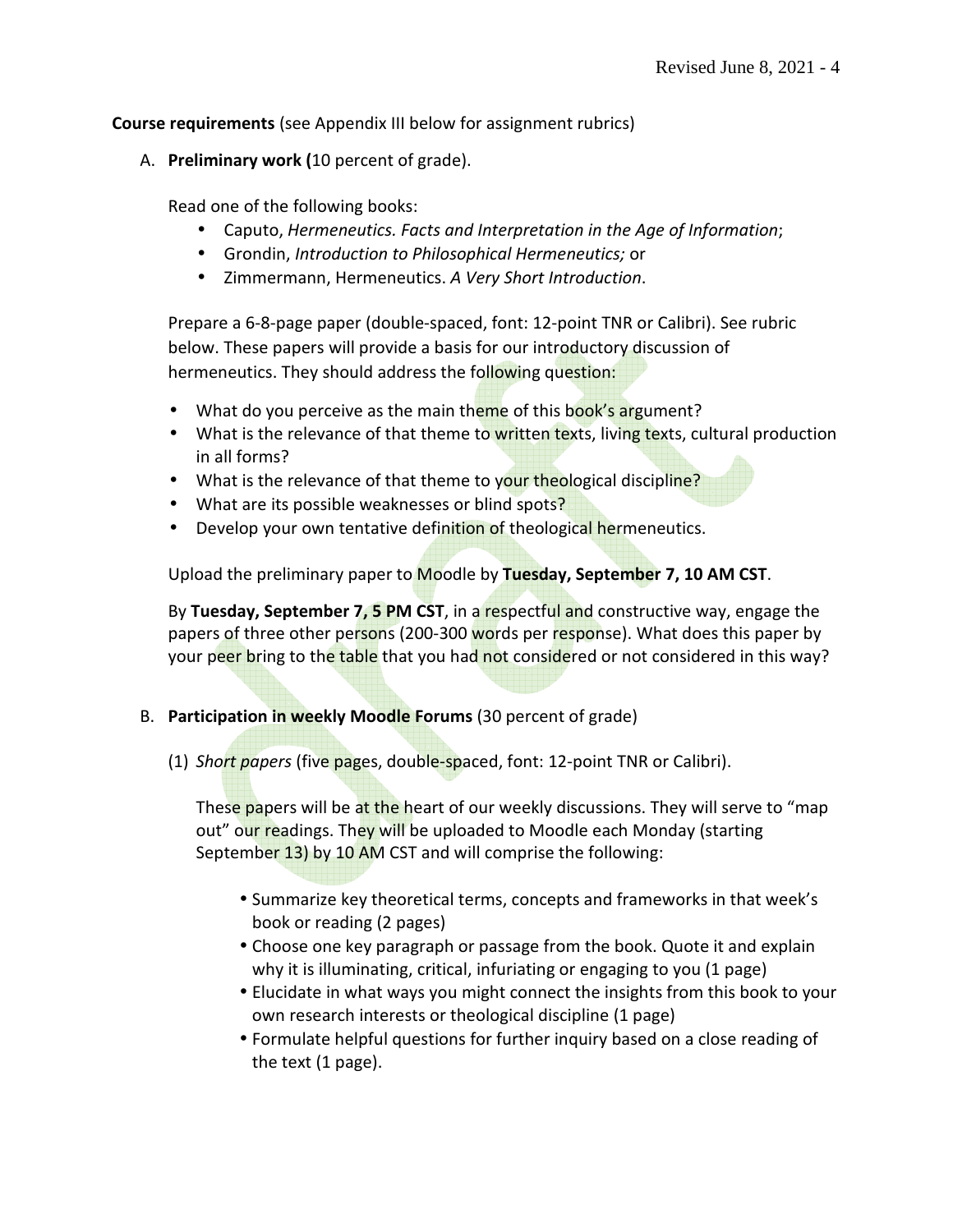The papers should reflect your careful reading, research, and preparation. Do not be satisfied with superficial engagement with the books; approach them as doctoral level researchers and scholars. The papers should serve as raw material for future investigations.

(2) *Responses to short papers* 

In a respectful and constructive way, respond to the short papers of three other persons (200-300 words per response), primarily engaging the questions formulated at the end of the paper. Upload to Moodle by 10:AM CST on Tuesdays

C. **Presentation of a key hermeneutical text from your discipline** (10 percent of grade)

Prepare a 15-minute presentation of a key hermeneutical text from your discipline (determine the text in conversation with your advisor). See the bibliography below for some suggestions, though they are not exhaustive. In your presentation, specify why this is an "indispensable" book in interpretation for folks in your field. *Include an outline of the book and the pertinent bibliographical data*. Be prepared to answer questions from the group. See the syllabus for the date of your presentation and Appendix III for the rubric. All the students in each field will present (different books) the same date.

D. **Group presentation of a "classic" hermeneutical text** (10 percent of grade)

Groups will be formed based on interest in one of the five "classic" texts in the bibliography. The group will take the rest of us on a "deep dive" into the respective book and author. What do we need to know about this book? Why should we care? Why is it so influential? What makes it a "classic?" Include a handout with information, including an outline of the book and several key quotes. The group should plan for its presentation to occupy a 50-minute block of our synchronous time. See the syllabus for the dates of group presentations. Note: in some cases, the presentation may fall to an individual student. See rubric in Appendix III.

E. **Précis with working hypothesis (**10 percent of grade)

Students will share and peer review a précis of their final papers. The précis is a 2-3 page abstract of the final paper (see below, point G), *including a proposed title and*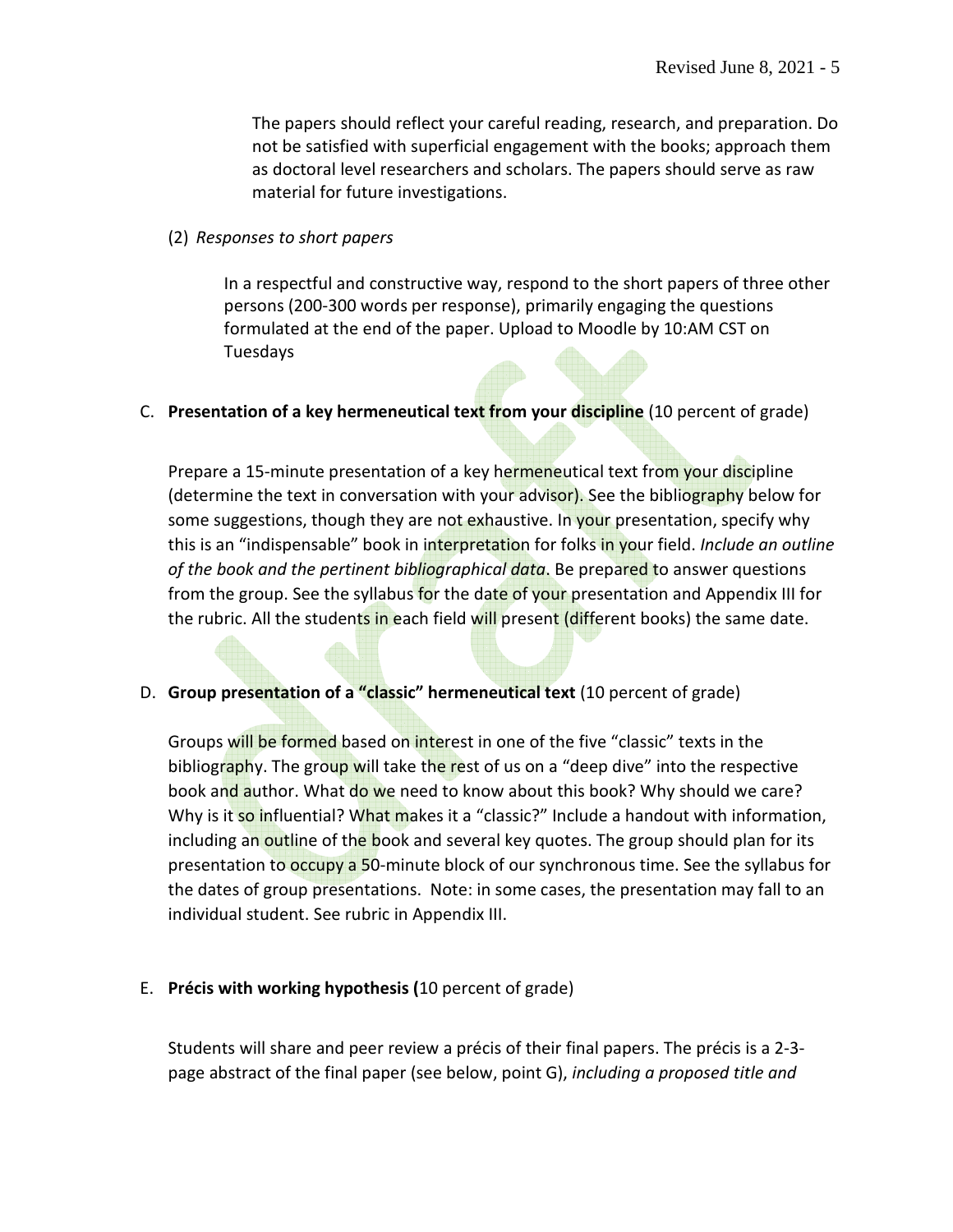*thesis statement; an anticipated outline; a clarification and elaboration of the thesis; bibliography; and an indication of the conclusions*. See rubric in Appendix III.

The précis is due December 10 by 11:55 PM CST.

Two peer reviews of the précis are due December 13 by noon CST.

## F. **Short hermeneutical analysis of a cultural artifact** (10 percent of grade)

Choose a piece of art, music, literature, film, TV, etc. and relate it to your discipline. Prepare a 5-min a PPT or another audio-visual component, as well as a one-page written guide. The presentation should answer the following questions: What is the artifact, how was it produced, who produced it and in what historical/cultural context? How does your proposed interpretation of this "cultural artifact" shed light on your theological discipline/field and vice versa? The five-minute presentation along with the one-page guide will be shared in our synchronous session class on **December 8.** Upload a copy of your work to Moodle by 5PM CST that same day. See rubric in Appendix III.

## G. **Final paper** (20 percent of grade).

Length: 5,000-6,000 words. Style: Turabian; footnotes; double-spaced (font: 12-point TNR or Calibri). Answer the question "What is my theological hermeneutic? How does it function concretely?" Develop a working hypothesis that reflects your own (tentative, developing) approach to theological hermeneutics from the perspective of your discipline and/or of your research project. Do so in a way that thoughtfully and deeply integrates your major insights from at least five books from the course, including your key text and your classic text. See rubric in Appendix III.

## **Post on Moodle by December 17 at noon.**

#### **Please note**:

.

- It is not possible to pass the course without the completion of all assignments.
- All written work is due on the date assigned. Late work may result in a lowering of the grade.
- Plagiarism must be reported to the Dean of Academic Affairs and will become a part of your record while enrolled. It will jeopardize receiving credit for this course (see the plagiarism policy in the G-ETS *Student Life and Academic Handbook)*.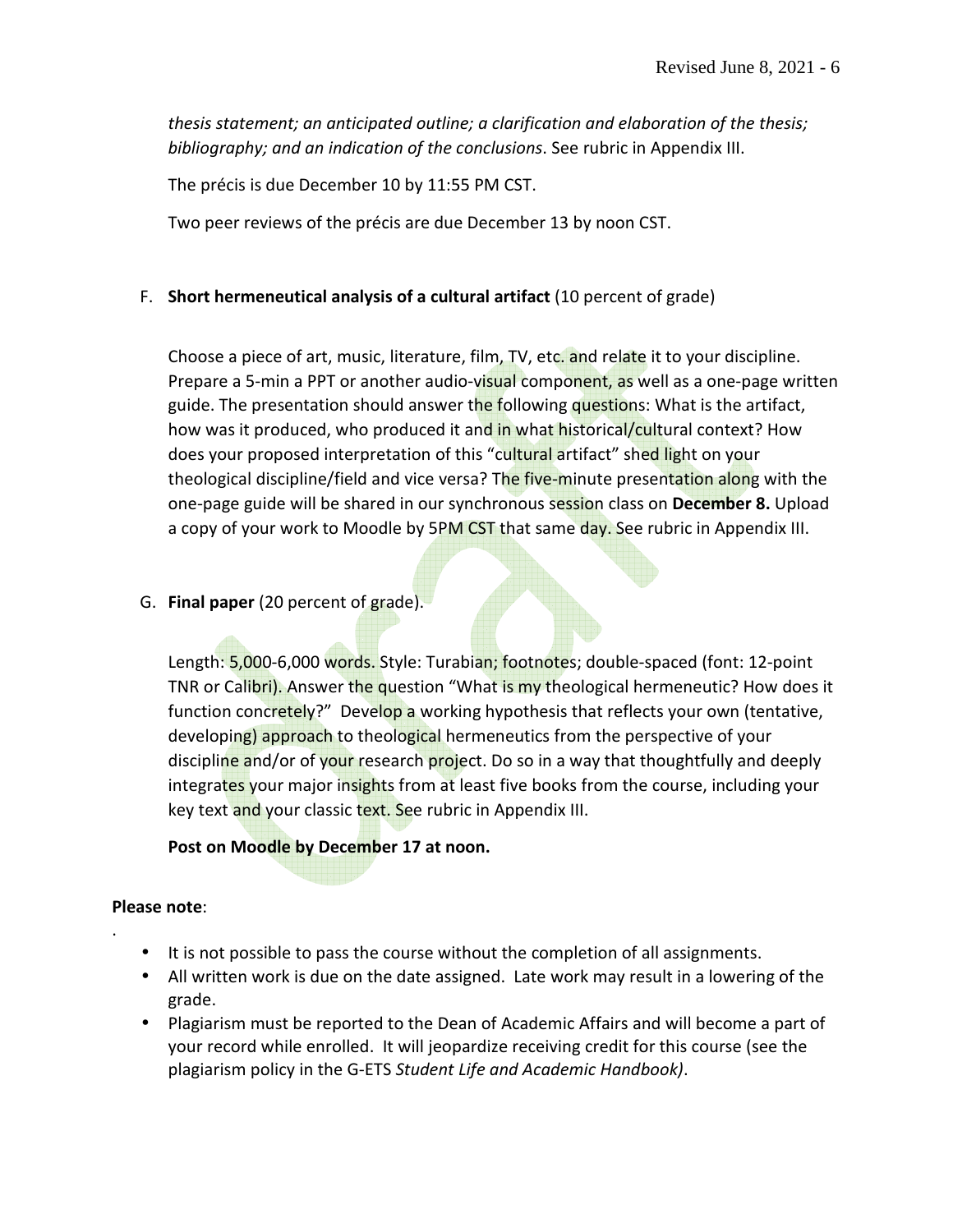- Regular and punctual attendance in our synchronous sessions is crucial. More than one absence will result in a lowering of the grade. If an absence becomes necessary, please contact the instructor about make-up work.
- Please only use screens in our synchronous sessions when they are necessary to consult texts or make presentations. No phones in class, save during break. Silence all electronics. Let us enjoy a contemplative and heartful presence with one another when we are f2f.
- Use inclusive/expansive language for god and for humans.

| <b>Grading Scale</b> |        |           |       |  |      |           |
|----------------------|--------|-----------|-------|--|------|-----------|
| A                    | 95-100 | <b>B-</b> | 80-82 |  | $D+$ | 62-65     |
| A-                   | 91-94  | $C+$      | 75-79 |  | D    | $58 - 61$ |
| $B+$                 | 88-90  | C         | 70-74 |  | D-   | $51 - 57$ |
| B                    | 83-87  | $C -$     | 66-69 |  | E    | $0 - 50$  |

#### **Weekly schedule, readings, and objectives:**

#### **Week 0 (preliminary work):** Caputo, Grondin or Zimmermann

- Learning objective: Students will acquaint themselves with a brief sketch of hermeneutics.
- Learning outcome: Students will develop a working definition of hermeneutics.

**Week 1 (f2f September 8):** Introduction to Theological Hermeneutics. The Hermeneutical Spiral.

- Learning objective: Students will understand the relation between the hermeneutics of suspicion and retrieval and the hermeneutical spiral.
- Learning outcome: Students will be able to sketch out their own tentative version of a hermeneutical spiral.

#### **Week 2 (f2f September 15):** Simpson, *Hermeneutics as Critique. Classic text: Ricoeur*

• Learning objective: Students will draw conclusions about the contributions and limitations of dominant (Euro-American) models of hermeneutics.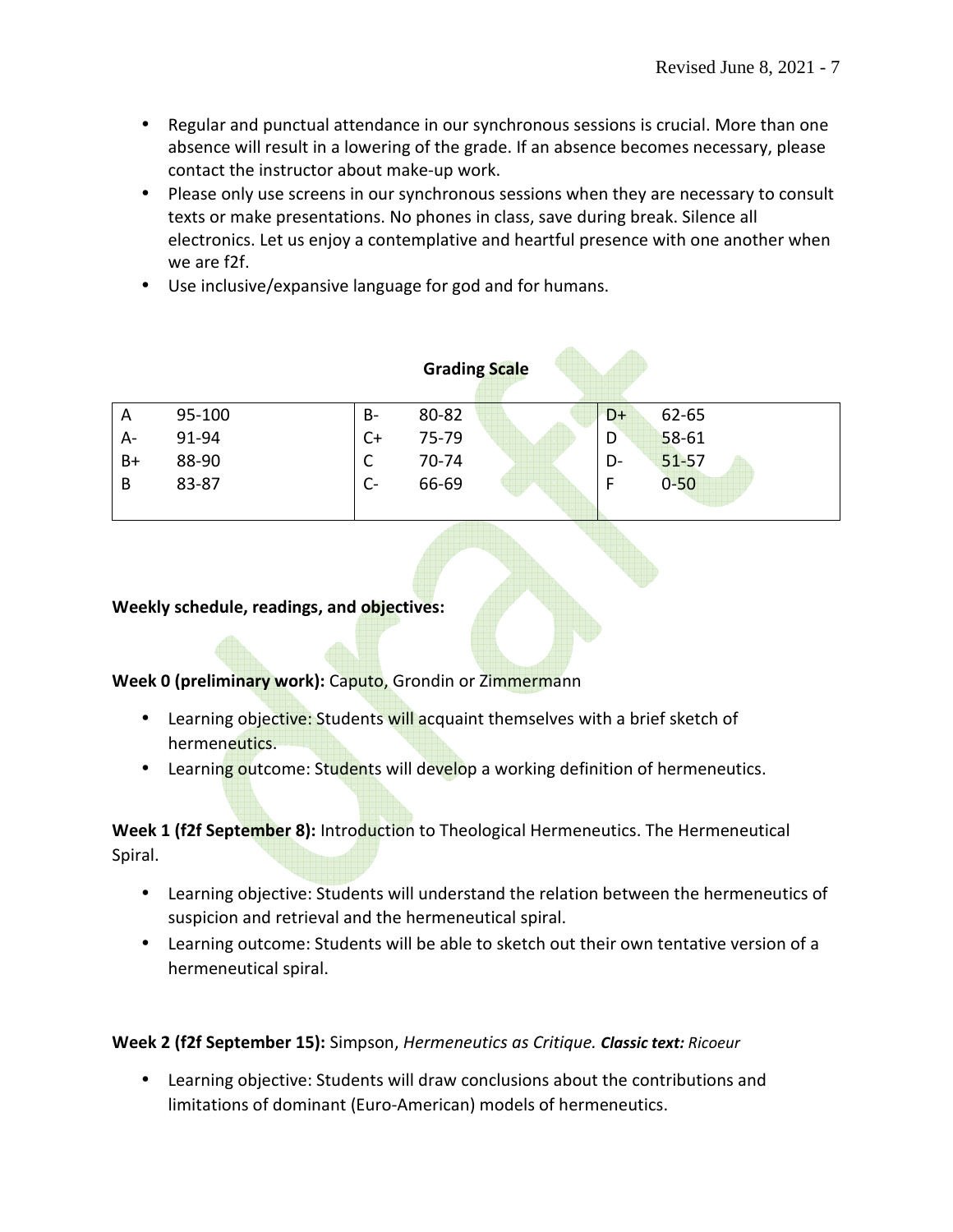• Learning outcome: Students will be able to evaluate and express the relevance of approaches like that of Simpson as wall as that of Ricouer to their own hermeneutical endeavor.

#### **Week 3 (f2f September 22):** Freire, *Pedagogy of the Oppressed – Key texts: Religious Education*

- Learning objective: Students will become familiar with elements of a critical pedagogy as an epistemological model.
- Learning outcome: Students will be able to incorporate key elements of critical pedagogy, such as conscientization and common construction of knowledge, into their hermeneutical projects.

**Week 4 (f2f September 29) :** de Sousa Santos, *End of the Cognitive Empire* – *Key texts: Liturgical Studies* 

- Learning objective: Students will consider how epistemologies of the South contribute to widening hermeneutical models.
- Learning outcome: Students will be able to articulate how epistemology, ontology and axiology work together in their own hermeneutical projects.

**Week 5 (f2f October 5)**: Scholz and Andiñach (eds.), *La Violencia and the Hebrew Bible. Key texts: Biblical Studies* 

- Learning objective: Students will evaluate Latinx and Latin American hermeneutical approaches to the Hebrew Bible.
- Learning outcome: Students will be able to express which of the approaches described in *La Violencia* question and/or contribute to their own hermeneutical projects.

**Week 6 (f2f October 13):** Liew, Tat-Siong Benny. *What is Asian American Biblical Hermeneutics? Reading the New Testament. Classic text: Frei* 

- Learning objective: Students will engage a particular approach to Asian American biblical hermeneutics and compare Liew's and Frei's understanding of tradition.
- Learning outcome: Students will be able to contrast and compare Liew's approach to that of *La Violencia,* and both to models of biblical hermeneutics they have previously internalized.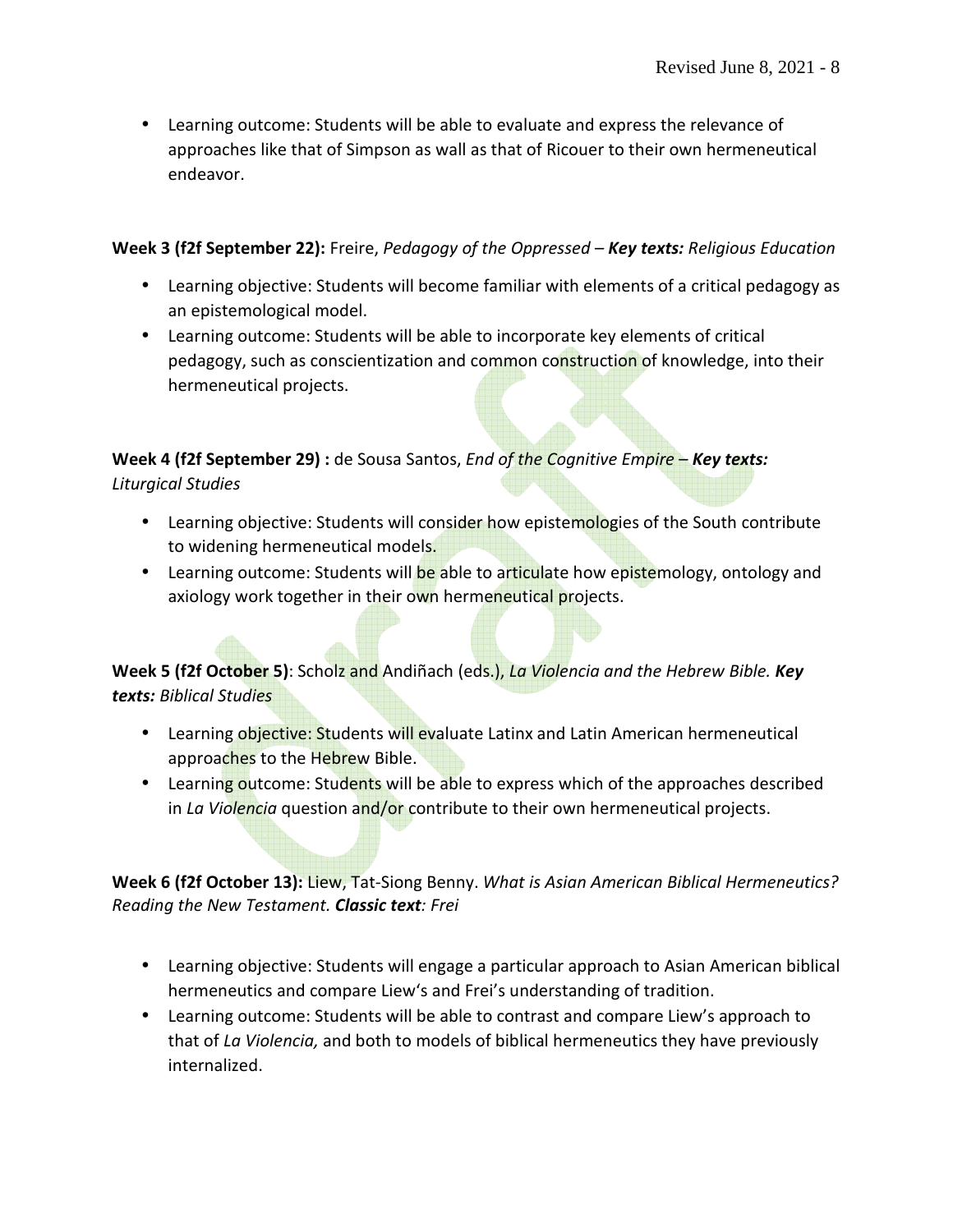#### **Week 7 (f2f October 20):***.* Bowens, *African American Readings of Paul. Key texts:* History

- Learning objective: Students will consider the question of Pauline influence and interpretation in biblical hermeneutics.
- Learning outcome: Students will be able to explain their own approaches to Pauline interpretation from within or in dialogue with African American perspectives such as that of Bowens.

## **Week 8 (f2f October 27):** Fanon, *The Wretched of the Earth. Key texts*: Pastoral Care and Counseling

- Learning objective: Students will analyze how violence functions implicitly and explicitly in the ways they interpret reality.
- Learning outcome: Students will be able to make inferences about how Fanon's hermeneutics impinges upon their own hermeneutical projects.

## **Week 9 (f2f November 3):** Puar, *The Right to Maim. Classic text: Gadamer*

- Learning objective: Students will critically engage dimensions of sexuality, biopolitics and disability as hermeneutical elements that have historically often been suppressed.
- Learning outcome: Students will be able to make explicit how considering biopolitics sheds light on their own "fusion of horizons."

## **Week 10 (f2f November 10):** Anzaldúa, *Borderlands. Key texts: Theology*

- Learning objective: Students will become familiar with the contours of mestiza/Chicana feminist theory and how it weaves together epistemology, ontology and axiology.
- Learning outcome: Students will be able to integrate concepts such as *Nepantla,* border thinking and autobiographical conceptualizations to their own hermeneutical positioning.

#### **Week 11 (f2f November 17):** Ortega, *In-Between. Classic text: Heidegger*

• Learning Objective: Students will consider how feminist, queer and/or decolonial theorists subvert, reimagine, and reinterpret "malestream" hermeneutical currents such as phenomenology.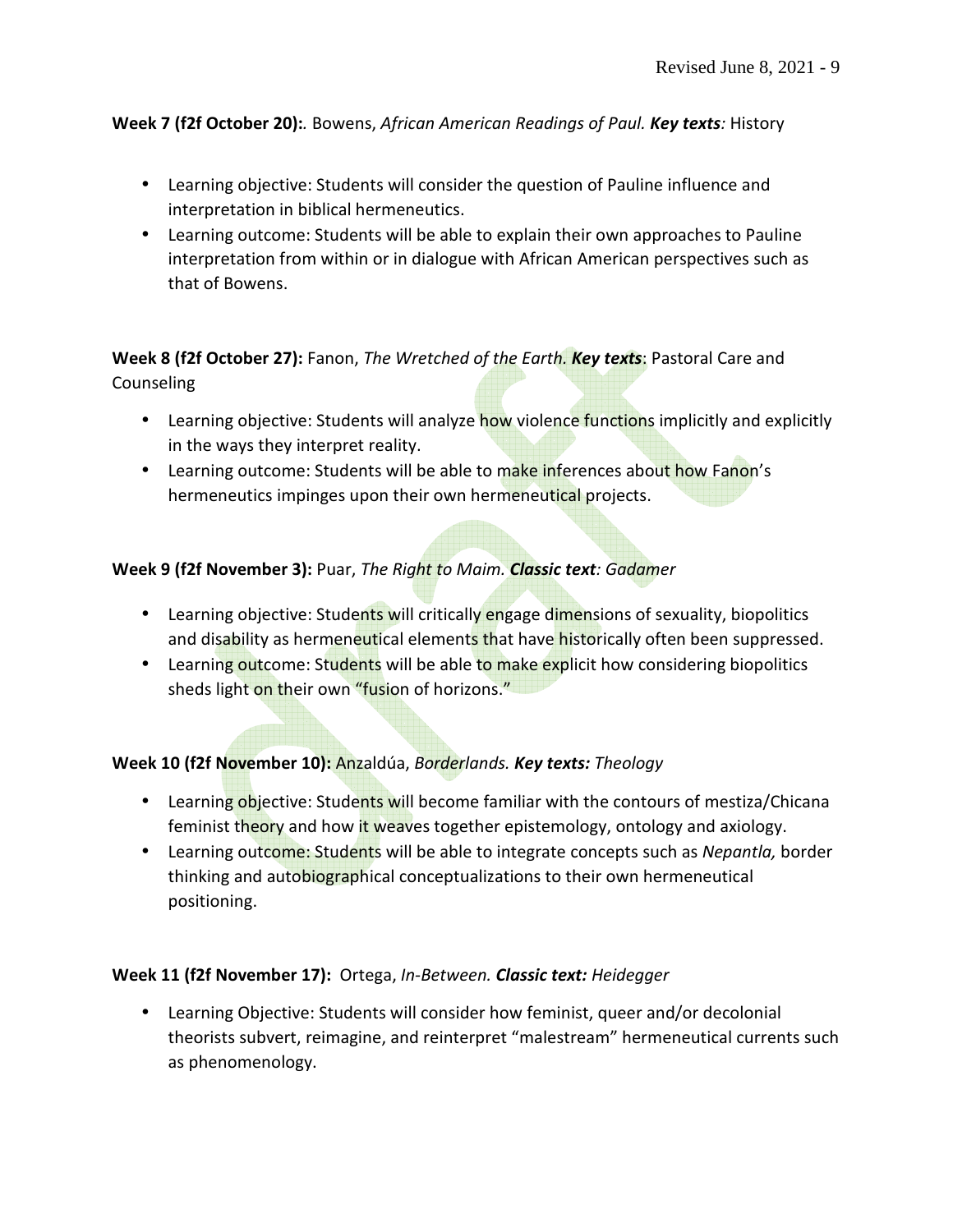• Learning outcome: Students will be able to express ways in which they are re-thinking the "classic" hermeneutical tradition in view of their own hermeneutical projects.

#### **Week 12: Thanksgiving recess**

#### **Week 13 (f2f December 1):** Sharpe, *In the Wake.* **Classic text:** Derrida

- Learning objective: Students will put Sharpe's "orthography of the wake" in conversation with close readings of texts in the manner of Derrida.
- Learning outcome: Students will be able to articulate how they incorporate poetic reason into their own hermeneutical projects.

## **Week 14 (f2f December 8):** Pérez, *Chicana Art -* Presentation of cultural artifacts

- Learning objective: Students will consider how visual art and other cultural artifacts function as texts to be engaged hermeneutically.
- Learning outcome: Students will be able to present a tangible example of the interpretation of a cultural artifact in ways that shed light on their field of study.

## **Note on dates:**

- The précis is due December 10 by 11:55 PM CST.
- Two peer reviews of the précis are due December 13 by noon CST.
- The final paper is due December 17 by noon CST.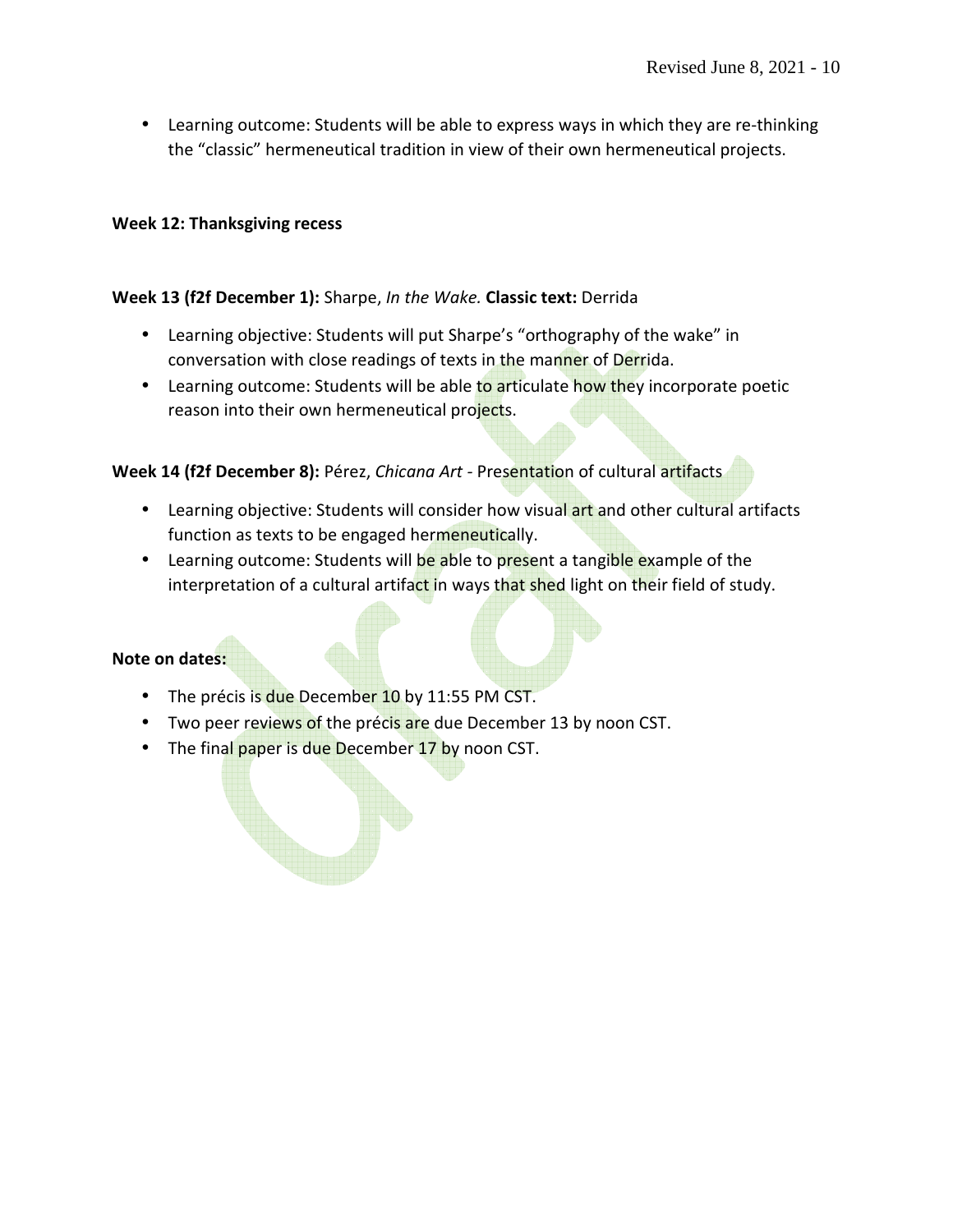## **Appendix I: Bibliographies**

#### **For pre-class preparation choose:**

A. Caputo, John*. Hermeneutics. Facts and Interpretation in the Age of Information*. New York: Pelican Books, 2018. ISBN 978-0-241-25785-2. Price on Amazon.com: \$ 12.20

#### **OR**

B. Grondin, Jean. *Introduction to Philosophical Hermeneutics.* Translated by Joel Weinsheimer. New Haven and London: Yale University Press, 1994. ISBN 978-0- 300-07089. Price on Amazon.com: \$25.00.

#### **OR**

C. Zimmermann, Jens. Hermeneutics. *A Very Short Introduction*. Oxford: Oxford University Press, 2015. ISBN-13: 978-0199685356; ISBN-10: 0199685355. Price on Amazon.com: \$10.75.

## **Acquire the following texts (to be read by all students in the seminar)**

- Anzaldúa, Gloria. *Borderlands*. La *Frontera. The New Mestiza*. San Francisco: Aunt Lute, 2012. ISBN-10: 1879960850; ISBN-13: 978-1879960855. Price on Amazon.com \$25.52
- Bowens, Lisa. *African American Readings of Paul: Reception, Resistance and Transformation.*  Grand Rapids: Eerdmans, 2020. ISBN-10: 080287676 Price on Amazon.com: \$27.94
- Fanon, Franz. *Wretched of the Earth.* New York: Grove Press 2005. ISBN-10: 0802141323; ISBN-13: 978-0802141323. Price on Amazon.com: \$9.29.
- Freire, Paulo. *Pedagogy of the Oppressed.* 50th Anniversary Edition. Trans. Myra Bergman Ramos. New York: Bloomsbury Academic, 2018. ISBN-10: 1501314130 ISBN-13: 978-1501314131. Price on Amazon.com \$15.99
- Liew, Tat-Siong Benny. *What is Asian American Biblical Hermeneutics? Reading the New Testament.* Honolulu: University of Hawaii Press, 2007. ISBN-10: 0824831624 ISBN-13: 978-0824831622. Price on Amazon.com \$29.00
- Ortega, Mariana. In-Between. Latina Feminist Phenomenology, Multiplicity and the Self. New York: SUNY Press, 2016. ISBN-10: 1438459769; ISBN-13: 978-1438459769. Price on Amazon.com \$28.10 (used).

Pérez, Laura E. *Chicana Art. The politics of spiritual and aesthetic altarities.* Durham: Duke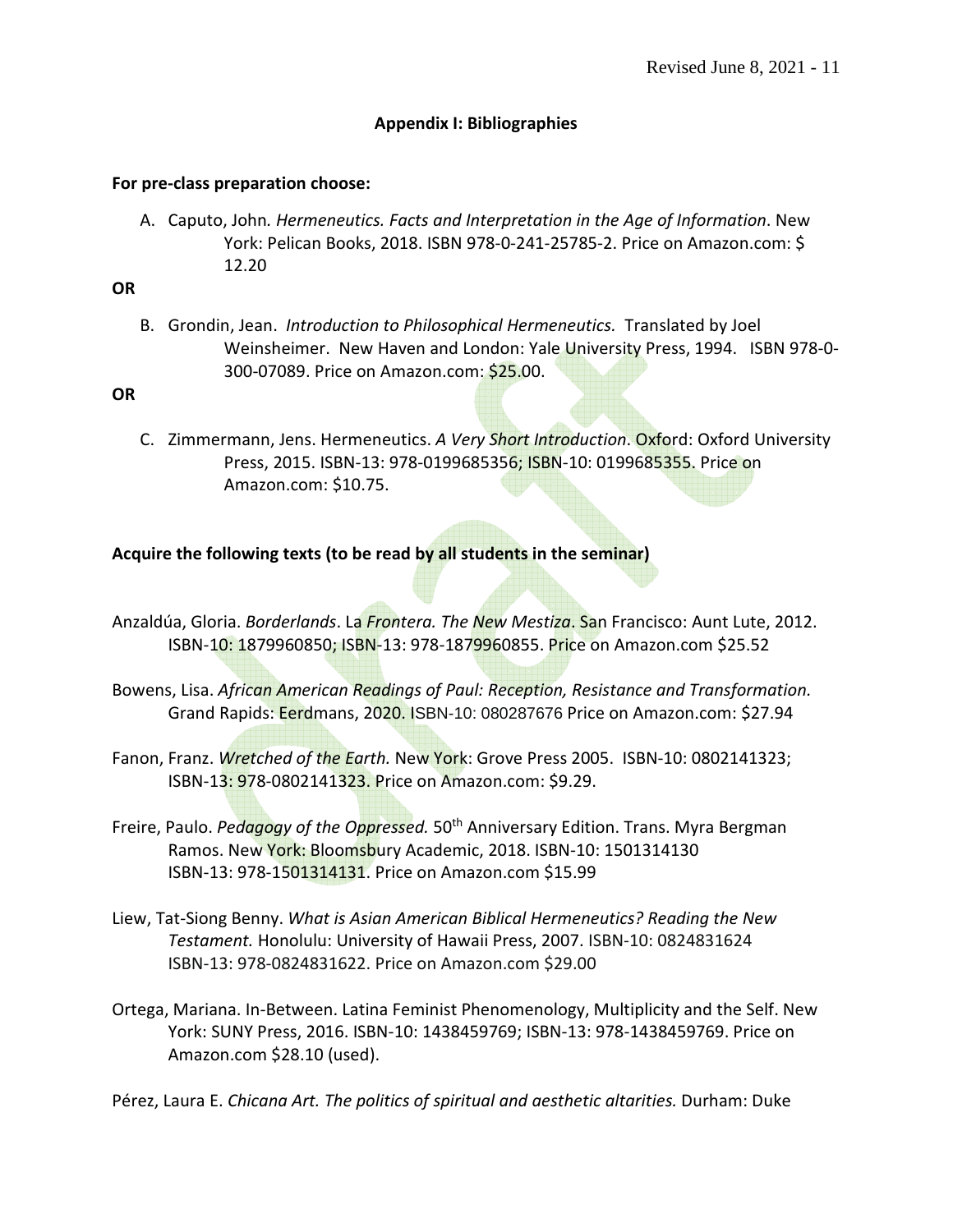University Press, 2007. ISBN-13: 978-0822338680; ISBN-10: 082233868 Price on Amazon.com from \$2.49 (used).

- Puar, Jasbir K. *The Right to Maim. Debility. Capacity. Disability.* Durham: Duke University Press, 2017. ISBN-10 :0822369184. Price on Amazon.com \$26.95.
- Sharpe, Christina. *In the Wake. On Blackness and Being.* Durham: Duke University Press, 2016. ISBN-10: 0822362945. Price on Amazon.com \$22.95
- Simpson, Lorenzo C. *Hermeneutics as Critique. Science, Politics, Race, and Culture.* New York: Columbia University Press, 2021. ISBN-10 : 0231196857. Price on Amazon.com (used): \$29.75
- Scholz, Susanne and Pablo Andiñach, ed. *La Violencia and the Hebrew Bible. The Politics and Histories of Biblical Hermeneutics on the American Continent*. Atlanta: SBL Press, 2016. ISBN-10: 0884141322; ISBN-13: 978-0884141327. Price at Amazon.com \$21.00 (used)
- de Sousa Santos, Boaventura. *The End of the Cognitive Empire. The Coming of Age of Epistemologies of the South*. Durham: Duke University Press, 2018. ISBN-10: 1478000155; ISBN-13: 978-1478000150. Price on Amazon.com \$29.95

#### **Choose** *one* **of these five classic hermeneutical texts for a deep dive:**

- A. Frei, Hans W. *The Eclipse of Biblical Narrative: Eighteenth and Nineteenth Century Hermeneutics*. New Haven: Yale University Press 1974. ISBN: 0-300-02602. Price on Amazon.com: \$26.13.
- B. Derrida, Jacques, *Of Grammatology.* Corrected edition. Gayatri Spivak. Baltimore: Johns Hopkins University Press; Fortieth Anniversary edition 2016. ISBN-10: 9781421419954; ISBN-13: 978-1421419954. Price on Amazon.com \$28.58
- C. Gadamer, Hans-Georg. *Truth and Method.* Second, Revised Edition. Trans. Joel Weinsheimer and Donald G. Marshall. New York: Crossroad 1991. ISBN-10: 082647697X; ISBN-13: 978-0826476975. Price on Amazon.com: \$12.00.
- D. Heidegger, Martin. *Being and Time.* Trans. Joan Stambaugh. New York: SUNY Press, 2010. ISBN-10: 1438432763; ISBN-13: 978-1438432762 Price on Amazon.com \$16.85
- E. Ricoeur, Paul. *Hermeneutics. Writings and Lectures, vol. 2.* Trans. David Pellauer. Malden, MA: Polity. 013. ISBN-10: 074566122X; ISBN-13: 978-0745661223. Price on Amazon.com: \$23.20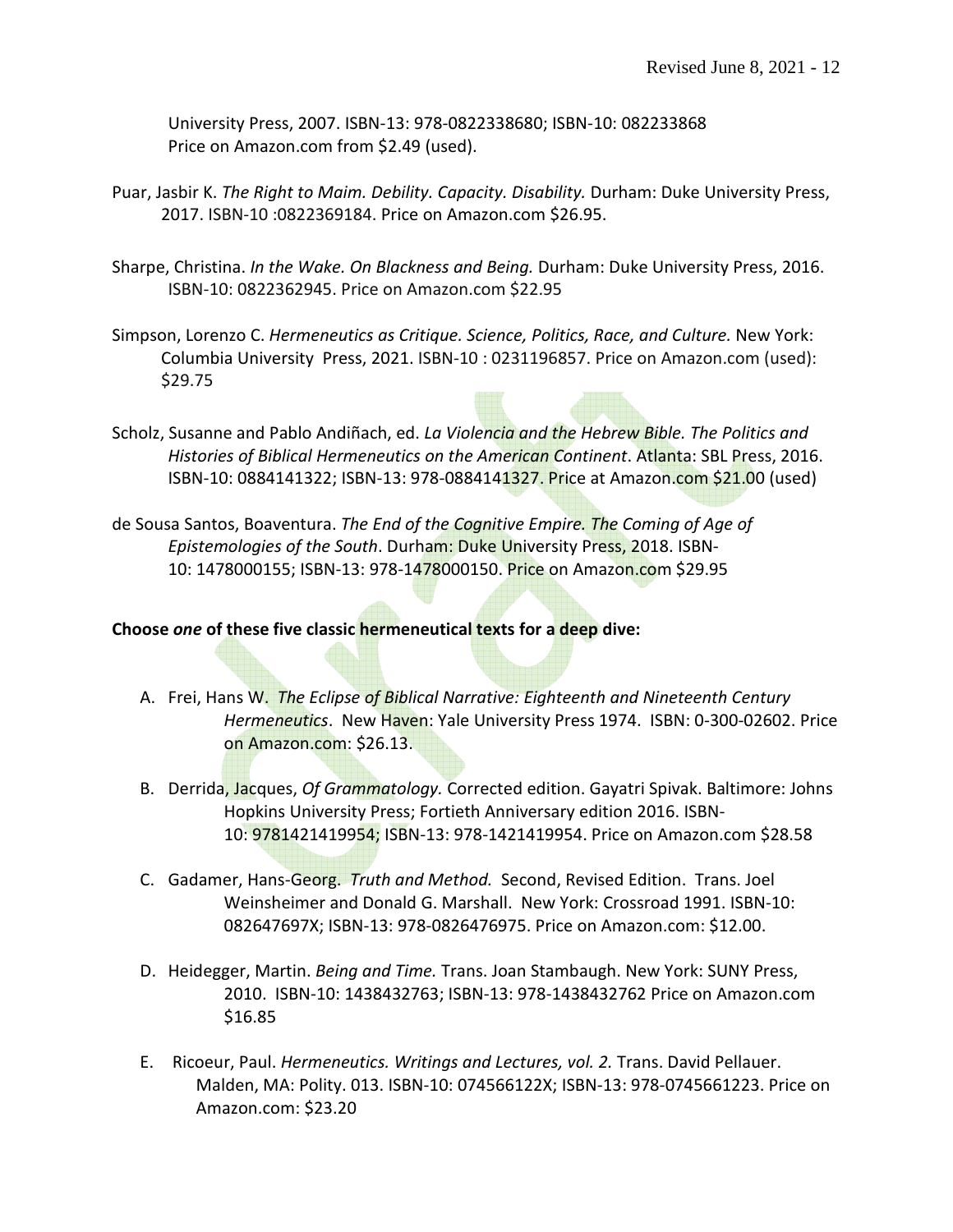In addition, for the "key text" assignment, choose *one* text from your discipline. Note: the items in this section are suggestions to get your thought process going; please consult with your advisor as to other possible choices and run them by Dr. Bedford before your presentation date.

## **Bible**

- Anderson, Cheryl B. Ancient Laws and Contemporary Controversies: The Need for Inclusive Biblical Interpretation. New York: Oxford University Press, Inc., 2009. ISBN 978-0-19-530550-0. Price at Amazon.com \$30.55
- Augustine of Hippo. *On Christian Teaching.* Translated by R. P. H. Green. Oxford and New York: Oxford University Press 1997. ISBN-10: 0199540632; ISBN-13: 978-0199540631. Price on Amazon.com: \$9.64
- Bakhtin, Mikhail. *The Dialogic Imagination: Four Essays*, ed. Michael Holquist, trans. Caryl Emerson and Michael Holquist. Austin: University of Texas Press, 1981. ISBN-10: 029271534X Price at Amazon.com: \$23.85
- Foskett, Mary and Jeffrey Kah-Jin Kuan, eds. *Ways of Being, Ways of Reading. Asian American Biblical Interpretation.* St. Louis: Chalice, 2006. ISBN-10: 0827242549 ISBN-13: 978-0827242548. Price on Amazon.com \$14.94 (used)
- Martin, Dale. *Biblical Truths: The Meaning of Scripture in the 21st Century*. New Haven: Yale University Press, 2017. ISBN-13: 978-0300222838; ISBN-10: 0300222831. Price on Amazon.com \$40.00.
- Thiselton, Anthony C. *Hermeneutics: An Introduction.* Grand Rapids: Eerdmans, 2009. ISBN-10: 0802864104; ISBN-13: 978-0802864109. Price at Amazon.com \$26.16

## **History**

- Bangs Wynkoop, Mildred. *A Theology of Love: The Dynamic of Wesleyanism*. Kansas City, Mo.: Beacon Hill Press of Kansas City, 1972. ISBN-10: 0834120003 ISBN-13: 978-0834120006. Price at Amazon.com \$22.72.
- Douglas, Mary. *Purity and Danger. Routledge Classics.* New York: Routledge, 2002. ISBN-10: 0415289955; ISBN-13: 978-0415289955. Price at Amazon.com \$21.49.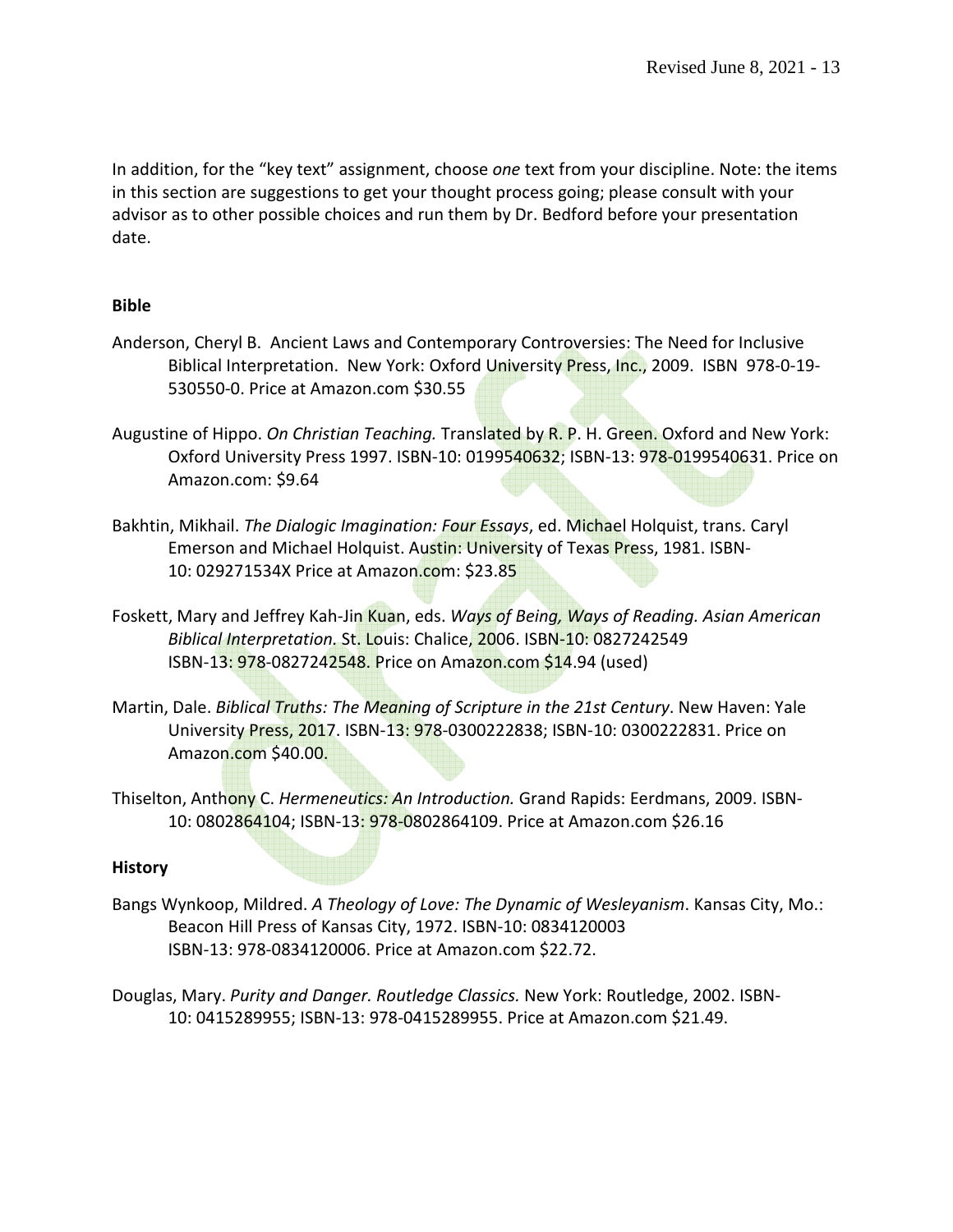#### **Liturgical Studies**

- Zimmerman, Joyce Ann. *Liturgy and Hermeneutics,* Collegeville, Minn.: Liturgical Press, 1999. ISBN-10: 0814624979; ISBN-13: 978-0814624975. Price at Amazon.com \$17.95
- Hughes, Graham. *Worship as Meaning: A Liturgical Theology for Late Modernity*. New York: Cambridge University Press, 2003. ISBN-10: 0521828511; ISBN-13: 978-0521828512. Can be rented from Amazon Kindle for \$11.91; \$51.99 if new.

#### **Pastoral care/pastoral psychology**

- Anderson, Elijah. *Code of the Street: Decency, Violence, and the Moral Life of the Inner City.* New York: Norton, 2000. ISBN-10: 0393320782; ISBN-13: 978-0393320787. Price on Amazon.com: \$14.74.
- Khanna, Ranjana; Fish, Stanley; Jameson, Frederic. *Dark Continents: Psychoanalysis and Colonialism.* Raleigh-Durham, North Carolina: Duke University Press, 2003. ISBN 10: 0822330679; ISBN-13: 978-0822330677. Price on Amazon.con \$24.95
- Poling, James N. and Kim, Hee-sun. *Korean Resources for Pastoral Theology: Dance of Han Jeong, and Salim.* Eugene, OR: Pickwick Publications, 2012. ISBN-10: 1608995844 ISBN-13: 978-1608995844. Price on Amazon.com \$19.00
- Sheppard, Phillis Isabella. Self, Culture, and Others in Womanist Practical Theology. New York: Palgrave Macmillan, 2011. ASIN: B00RWRLTZ4. Price on Amazon.com: \$16.75 to rent as e-textbook
- Smith, Jonathan, Paul Flowers and Michael Larkin. *Interpretive Phenomenological Analysis: Theory, Method and Research*. Sage Publications, 2009. ISBN-13: 978-1412908344; ISBN-10: 1412908345. Price at Amazon.com \$37.87.

#### **Religious education**

- hooks, bell. *Teaching to Transgress. Education as the Practice of Freedom.* New York: Routledge, 1994. ISBN-10: 0415908086; ISBN-13: 978-0415908085. Price \$32.35 at Amazon.com
- Harris, Maria. Teaching and Religious Imagination: An Essay in the Theology of Teaching. San Francisco: Harper, 1991. ISBN-10: 0060638400; ISBN-13: 978-0060638405. Price: \$12.87 at Amazon.com

Parker, Evelyn L. Trouble Don't Always Last: Emancipatory Hope Among African American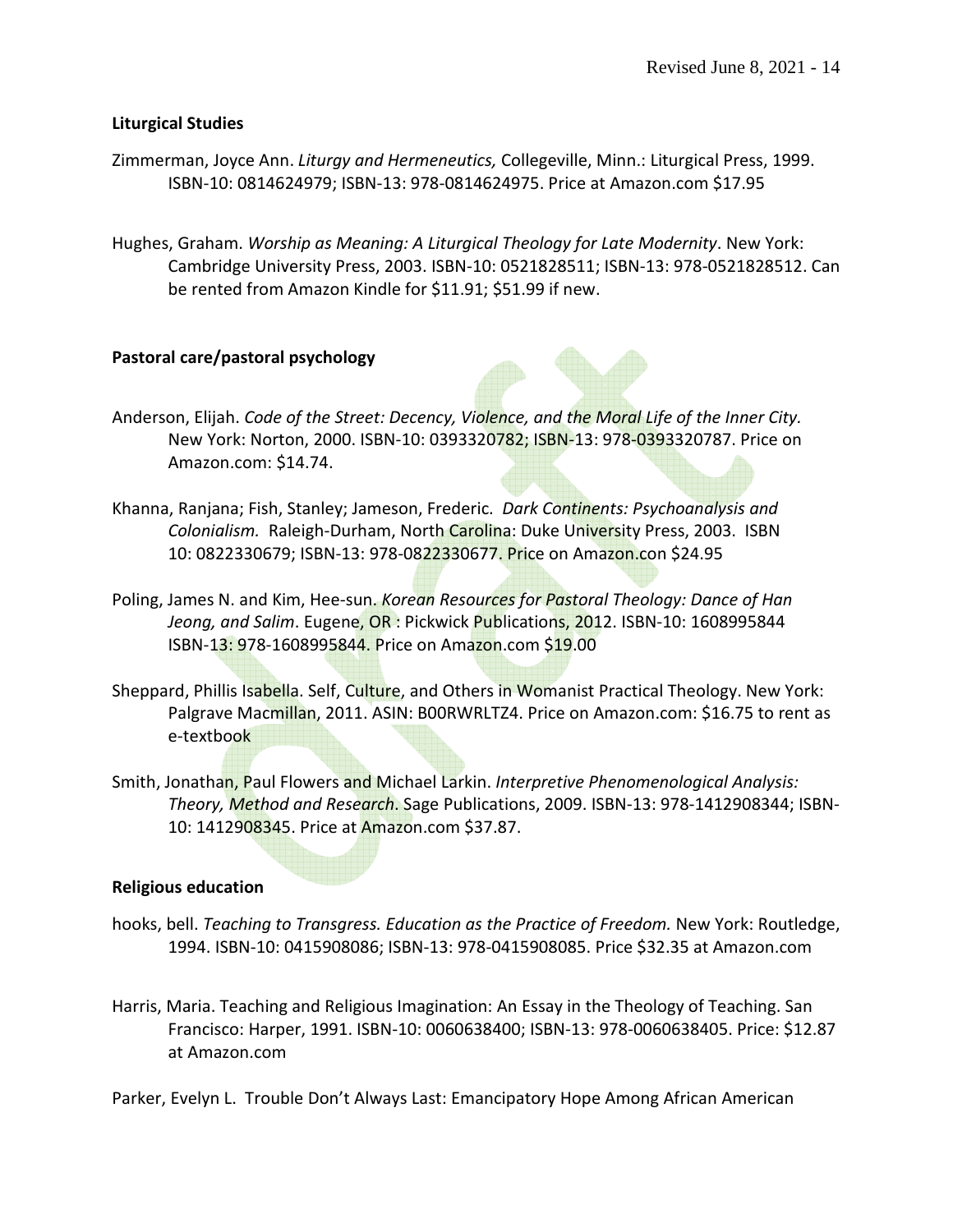Adolescents. Cleveland: Pilgrim Press, 2003. ISBN 0-8298-1540-6. Price: \$17.60 at Amazon.com

#### **Theology**

- Lindbeck, George A. *The Nature of Doctrine: Religion and Theology in a Postliberal Age*. Louisville: Westminster John Knox Press, 1984. ASIN: B01FJ12WMI. Price at Amazon.com \$30.25
- Schleiermacher, Friedrich. *Hermeneutics and Criticism. And Other Writings*. Translated and edited by Andrew Bowie. Cambridge: Cambridge University Press, 1998. ISBN 0-521- 598486. Price at Amazon.com \$44.79.
- Tracy, David. *Plurality and Ambiguity. Hermeneutics, Religion, Hope.* Chicago: University of Chicago Press, 1994. ISBN: 9780226811260. Price at University of Chicago website: \$31.00.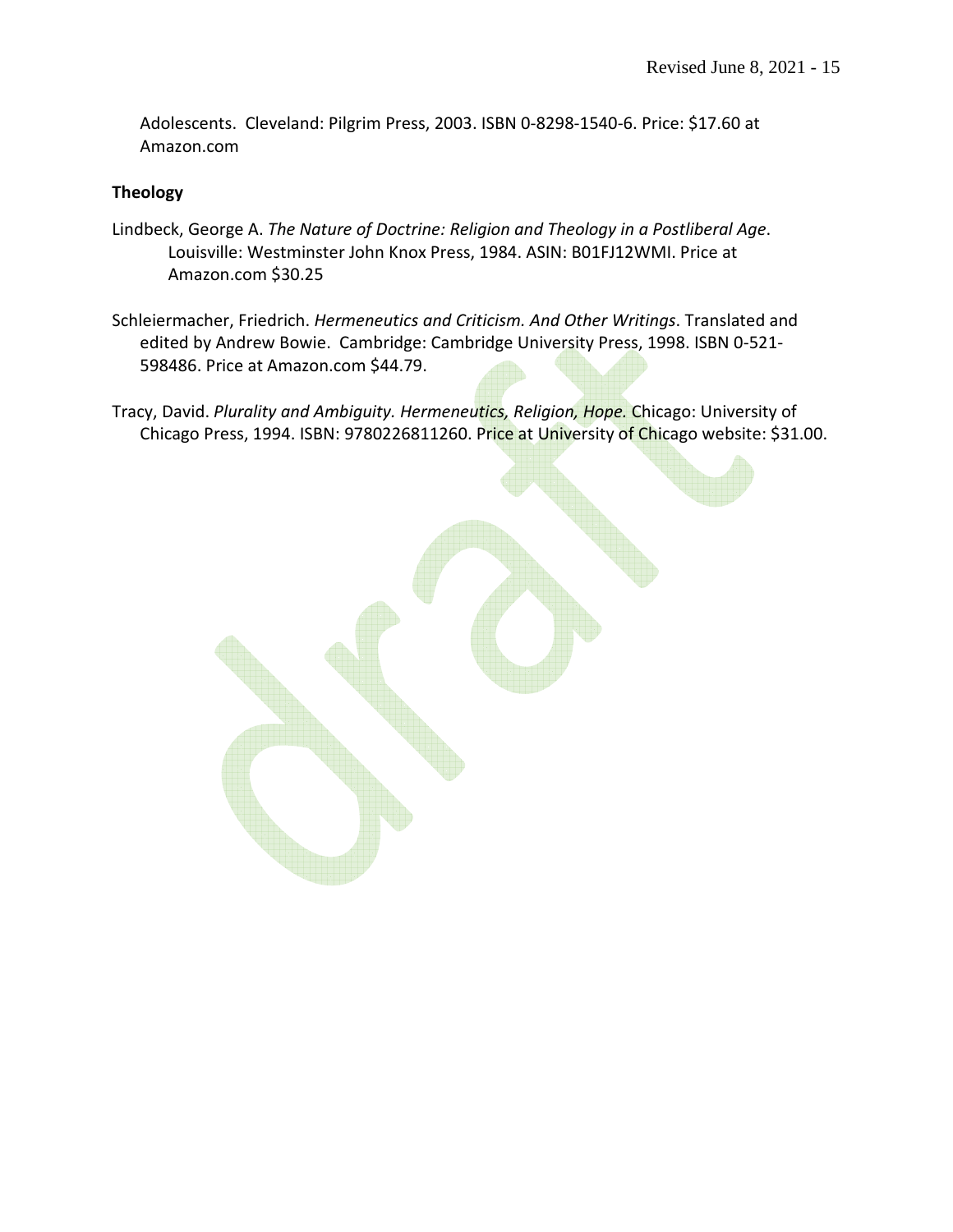## **Appendix II: Further information on academic policies**

All students are required to abide by the academic policies detailed in the Academic Handbook for the current academic year. The following policies are of particular importance to the successful completion of one's coursework:

## **Writing**

• Academic integrity and plagiarism: (See 19-20 Handbook, 12, 78-83) All professors are required to respond to all suspected incidents of academic dishonesty, especially plagiarism. Repeated incidents of plagiarism or academic dishonesty may result in dismissal from the school.

• Writing and citations: The *Turabian Manual for Writers* and the *Chicago Manual of Style* footnote/bibliography format provide the standard formats for all introductory courses. Basic information on these formats is available online here.

• Writing Support: The Writing Center at Garrett-Evangelical offers programs to support all students' theological research and writing. See https://www.garrett.edu/studentlife/student-services "Writing Center" for more detailed information.

## **Attendance and Class Participation**

• Inclusivity/Diversity: The basic commitments of the seminary to mutual love and searching for the truth in Christ lead to a principle that in the classroom and in course assignments, persons are always to be respected and ideas are to be freely discussed.... All participants in the teaching-learning process have an obligation to honor and respect varying perspectives on relevant issues.

(See 19-20 Handbook, 9)

• Attendance and lateness policies: Attendance is required. Students who miss more than 20% of the class sessions (e.g., more than 2 classes in the weekly schedule, a proportionate amount for other class formats) should not expect to pass the class. (19-20 Handbook, 19)

## **Academic Accommodations**

• Student accommodations for documented conditions should be developed and requested before the beginning of the semester. See the *Accessibility, Special Needs, and Disabilities* policy and process set out in the Academic Handbook (19-20 Handbook, 12). Such accommodations are developed in consultation with the Registrar.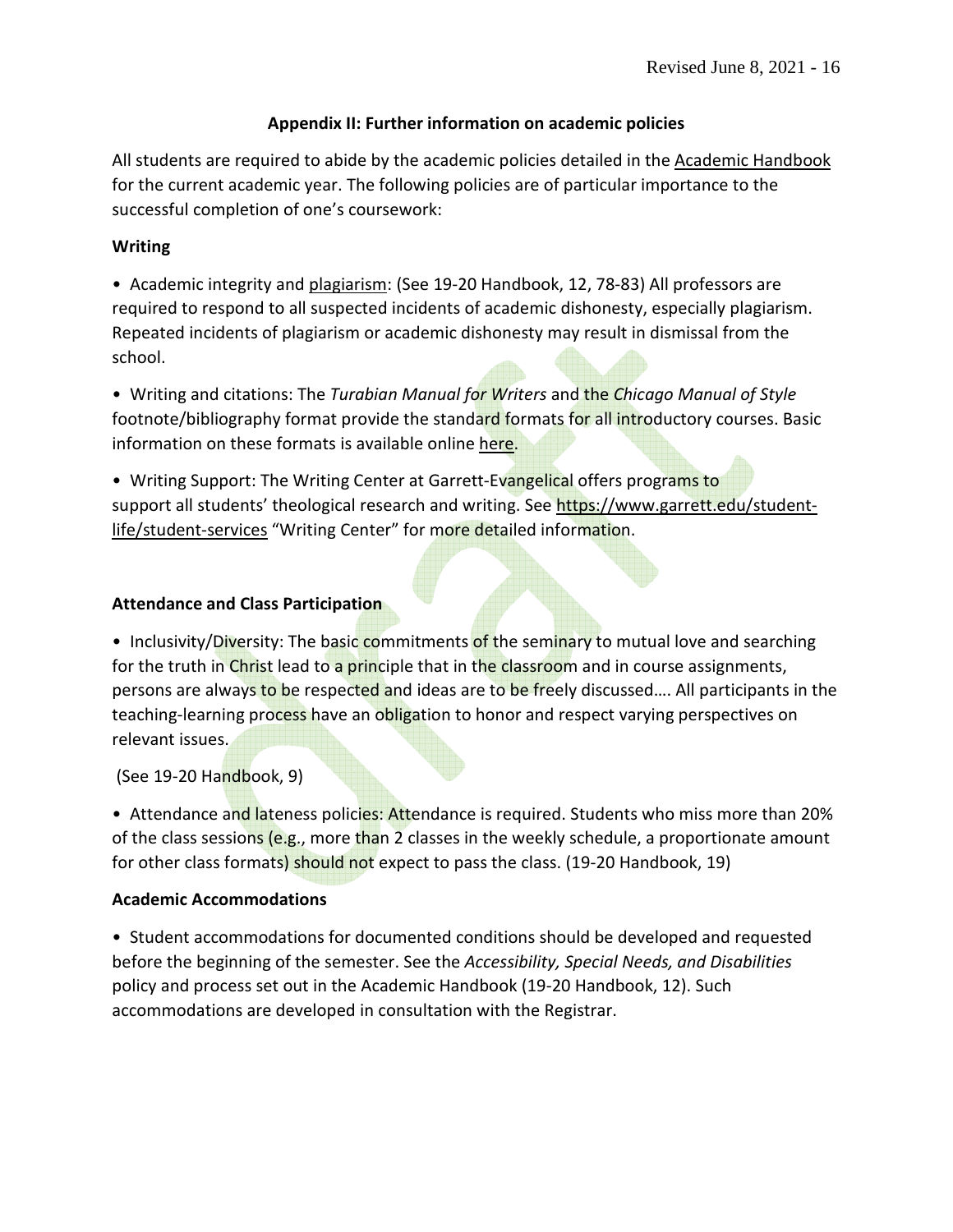## **Appendix III: Rubrics**

## **Rubric for initial short paper and peer responses**

- Appropriate length (5 points):
- Clarity of expression (5 points): \_\_\_\_\_\_\_\_\_\_\_\_
- Spelling/syntax (5 points): \_\_\_\_\_\_\_\_\_\_\_\_
- On time (5 points):
- Main theme of book's argument present (20 points):
- Explanation of relevance of that theme to hermeneutics generally (10 points):\_\_\_\_\_\_\_\_\_
- Explanation of relevance of that theme to student's field (10 points):
- Possible weaknesses or blind spots in book (10 points): \_\_\_\_\_\_\_
- Student's definition of theological hermeneutic (20 points):
- Three thoughtful peer responses (10 points):

Total points (out of a possible 100):

## **Rubric for weekly short papers and peer responses**

- Appropriate length (5 points): Network of the Appropriate length (5 points):
- Clarity of expression (5 points):
- Spelling/syntax (5 points):
- On time  $(5 \text{ points})$ :
- Summary of key theoretical terms, concepts and frameworks (20 points):
- Key paragraph and explanation (20 points):
- Connection of book to own research interests/field (10 points):
- Helpful questions for further inquiry (20 points): \_\_\_\_\_\_\_\_\_\_\_\_\_\_
- Three thoughtful peer responses (10 points):

Total points (out of a possible 100):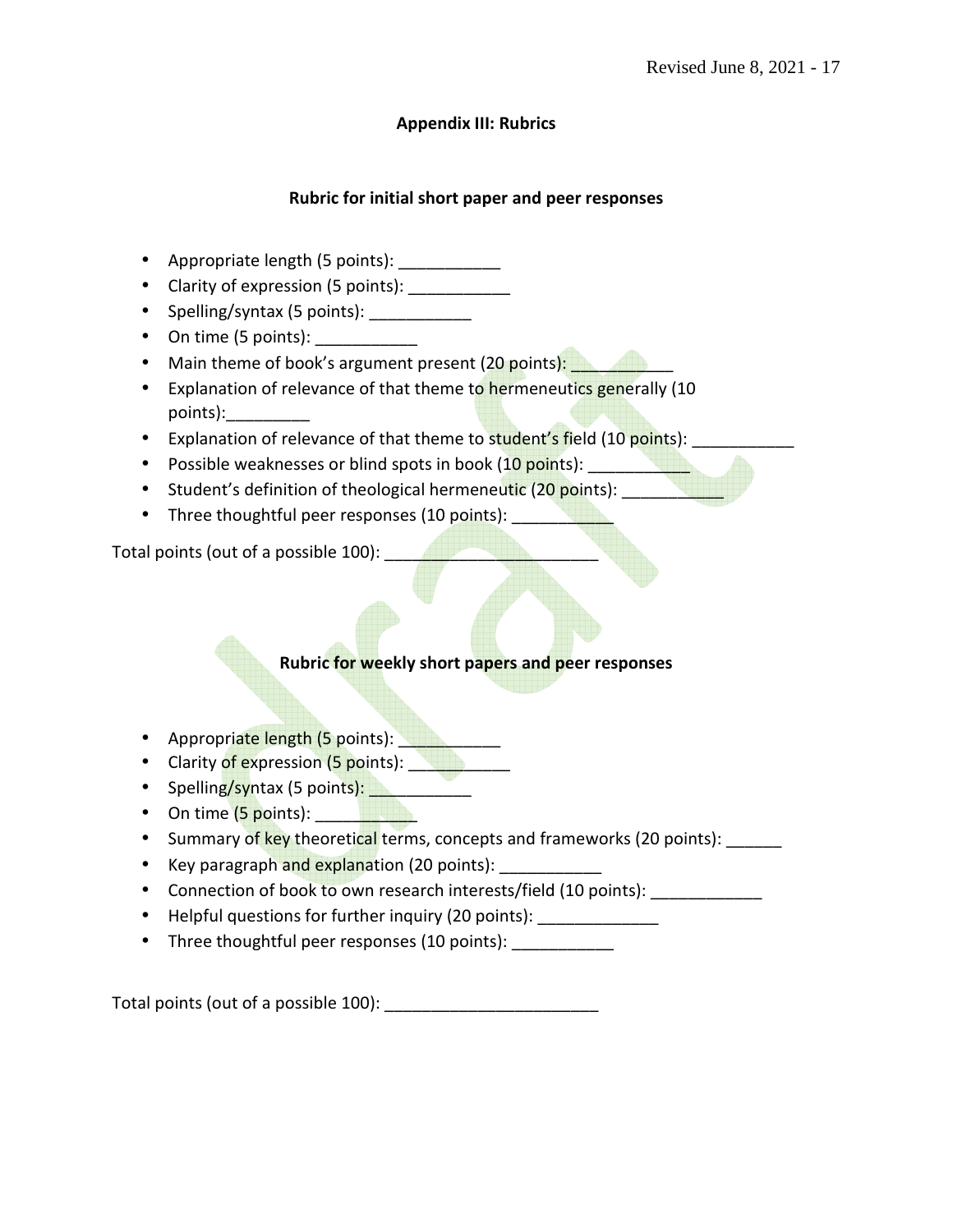#### **Rubric for presentation of key hermeneutical text**

- Appropriateness of text (10 points) \_\_\_\_\_\_\_\_\_\_\_\_
- Presentation ran for 15 minutes (10 points) \_\_\_\_\_\_\_\_\_\_\_
- Clarity of presentation (20 points)
- Rationale about why this book is indispensable for field (20 points)
- Outline and contents of book (20 points)
- Pertinent bibliographical data (10 points) \_\_\_\_\_\_\_\_\_\_\_\_
- Competent fielding of questions from group (10 points)

Total points (out of a possible 100):

## **Rubric for group presentation of "classic" hermeneutical text**

- Good use of 50-minute block (10 points)
- All group members participated evenly (10 points) **All and Strong Points**
- Clarity/cogency of presentation (10 points) \_\_\_\_\_\_\_\_
- Basics about author (10 points)
- Handout with useful information/quotes (20 points) \_\_\_\_\_\_\_\_\_\_\_\_\_\_\_\_\_\_\_\_\_\_\_\_\_\_\_
- Central ideas of book clearly presented (20 points) \_\_\_\_\_\_\_
- Question "why should we care" clearly answered (20 points) \_\_\_\_\_\_\_\_\_\_\_\_

Total points (out of a possible 100):

## **Rubric for précis with working hypothesis**

- On-time (5 points): \_\_\_\_\_\_\_\_\_\_\_
- Appropriate length (5 points): Networkship
- Title engaging (10 points):
- Thesis statement clear (20 points): \_\_\_\_\_\_\_\_\_\_\_
- Outline (20 points):
- Further elaboration of thesis (10 points): \_\_\_\_\_\_\_\_\_
- Expected conclusion (10 points): \_\_\_\_\_\_\_\_\_
- Bibliography (10 points):
- Peer review of two précis on time (10 points): \_\_\_\_\_\_\_\_\_

Total points (out of a possible 100):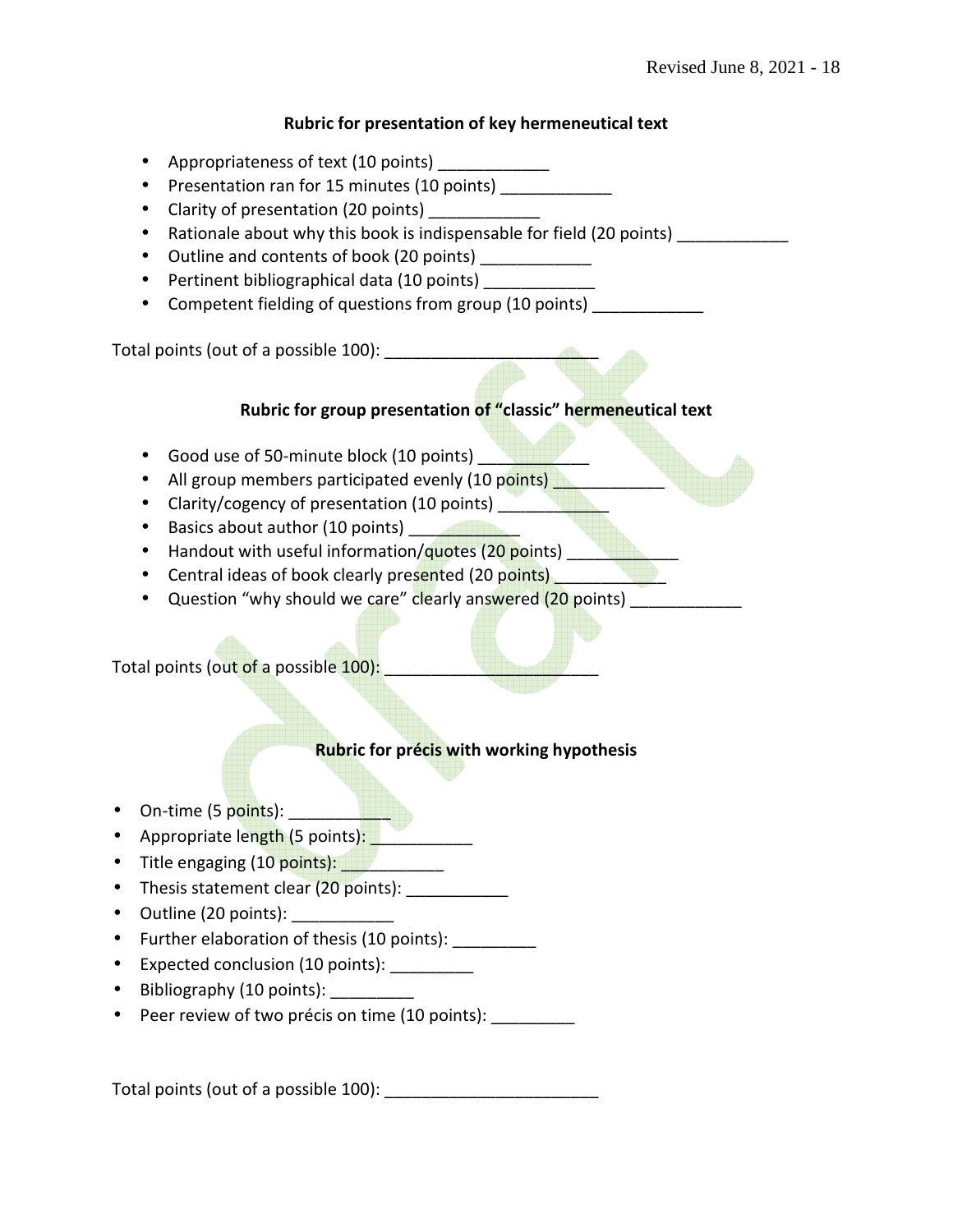## **Rubric for short hermeneutical analysis of a cultural artifact**

- Compelling choice of art, music, literature, film, TV, etc. (10 points):
- 5-min presentation (10 points):
- Quality of PPT or another audio-visual component (20 points):
- One-page written guide helpful (20 points):
- Questions about artifact answered (provenance, production, context) (10 points):
- Interpretation of cultural artifact sheds light on student's field and vice versa (20 points): \_\_\_\_\_\_\_\_\_\_\_
- Uploaded materials on time (10 points):

Total points (out of a possible 100):

\_\_\_\_\_\_\_\_\_\_\_

#### **Rubric for final paper**

- 1. Grammar/spelling/syntax (10 points):
- 2. Follows Turabian style (title page with relevant title, table of contents, subtitles, bibliography, footnotes, etc.) (10 points): **while the set of the set of the set of the set of the set of the s**
- 3. Clear statement of thesis (10 points):

\_\_\_\_\_\_\_\_

- 4. Internal coherence with thesis (the paper actually makes the point(s) suggested in the title and the thesis; the body of the paper flows logically and clearly) (10 points):
- 5. Description of sources (the student describes the position of the theorists cited fairly)  $(10 \text{ points})$ :
- 6. Relevance and/or comprehensiveness of sources (breadth of the relevant sources used in composing the essay: at least five books from the course, including key and classic texts)  $(10 \text{ points})$ :
- 7. Critical engagement with sources (goes beyond mere repetition and engages sources in critical theological analysis) (10 points):
- 8. Development of coherent theme (thread of student's own argument is clear) (10 points):